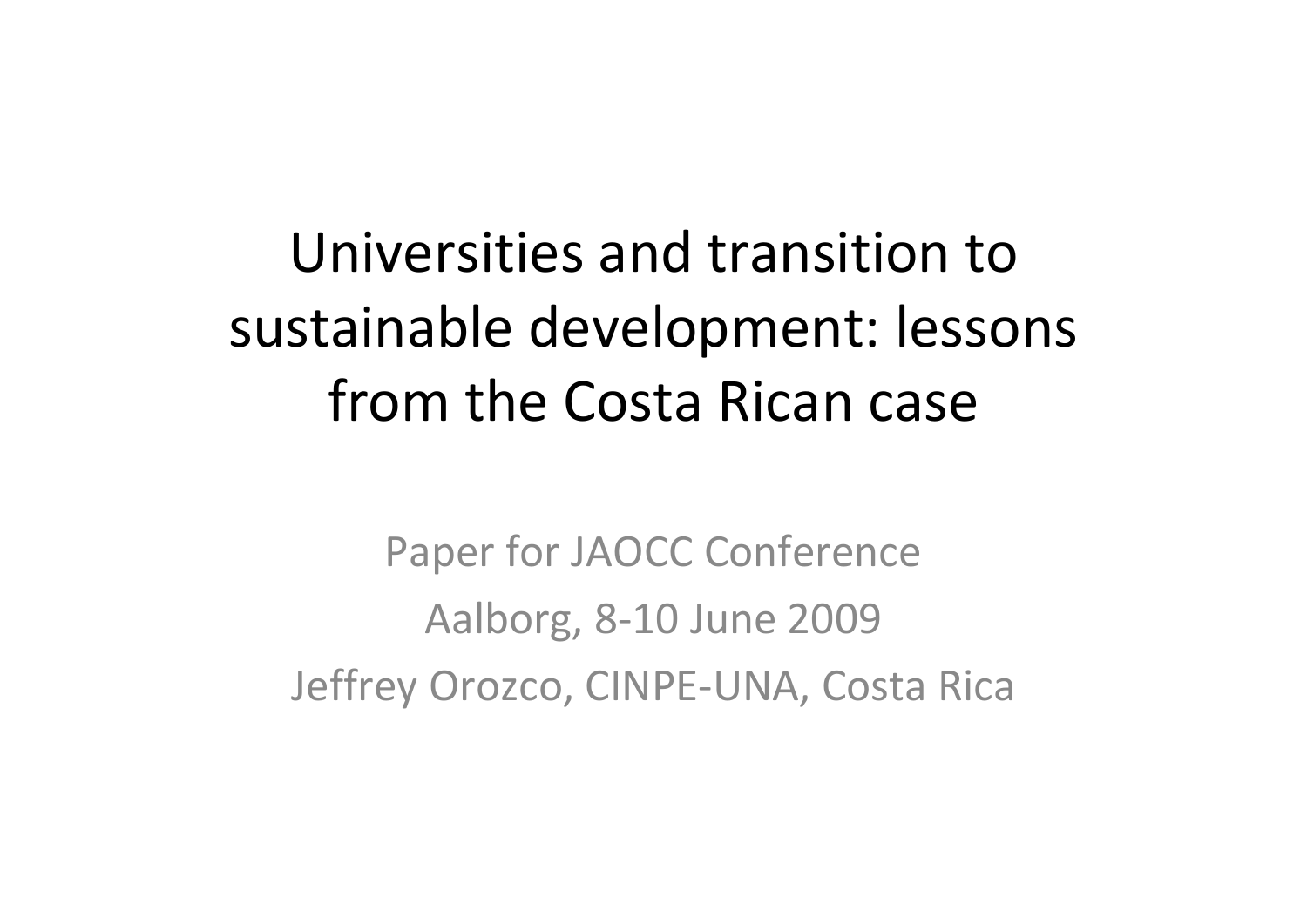## Universities and SD in the industry (1)

- Universities can play <sup>a</sup> relevant role to determine the rhythm and direction of the technological change in the industry.
- This is especially true in countries where most of the firms are small or medium size.
- Universities can contribute to de design and transfer of technologies with better environmental performance in sector where firms have difficulties to develop this kind of technologies.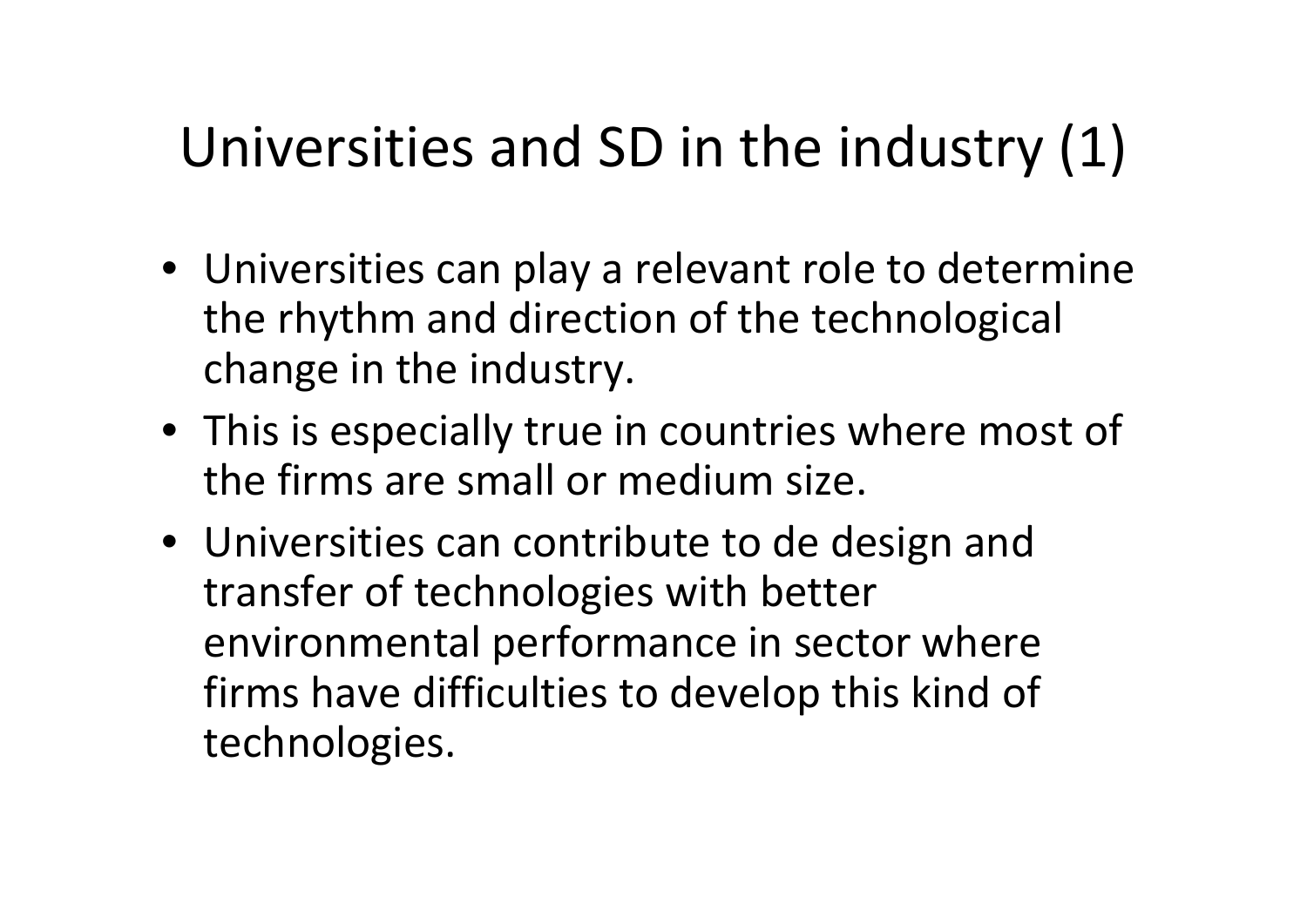## Universities and SD in the industry (2)

- Universities and public labs are not only the source of personnel trained in science and technology fields.
- In <sup>a</sup> number of industries they are also <sup>a</sup> source of scientific and technological knowledge relevant to the innovative activities of firms, and research and problem solving capabilities that can be directed to problems relevant to firms.
- These knowledge and capabilities provide <sup>a</sup> broad support to the innovative activities of business enterprises.
- In turn, firms, while trying to identify solutions for technical problems and bottlenecks in the context of their innovative activities, provide universities with demands that may lead to new research questions, scientific findings, dissertations, papers and others.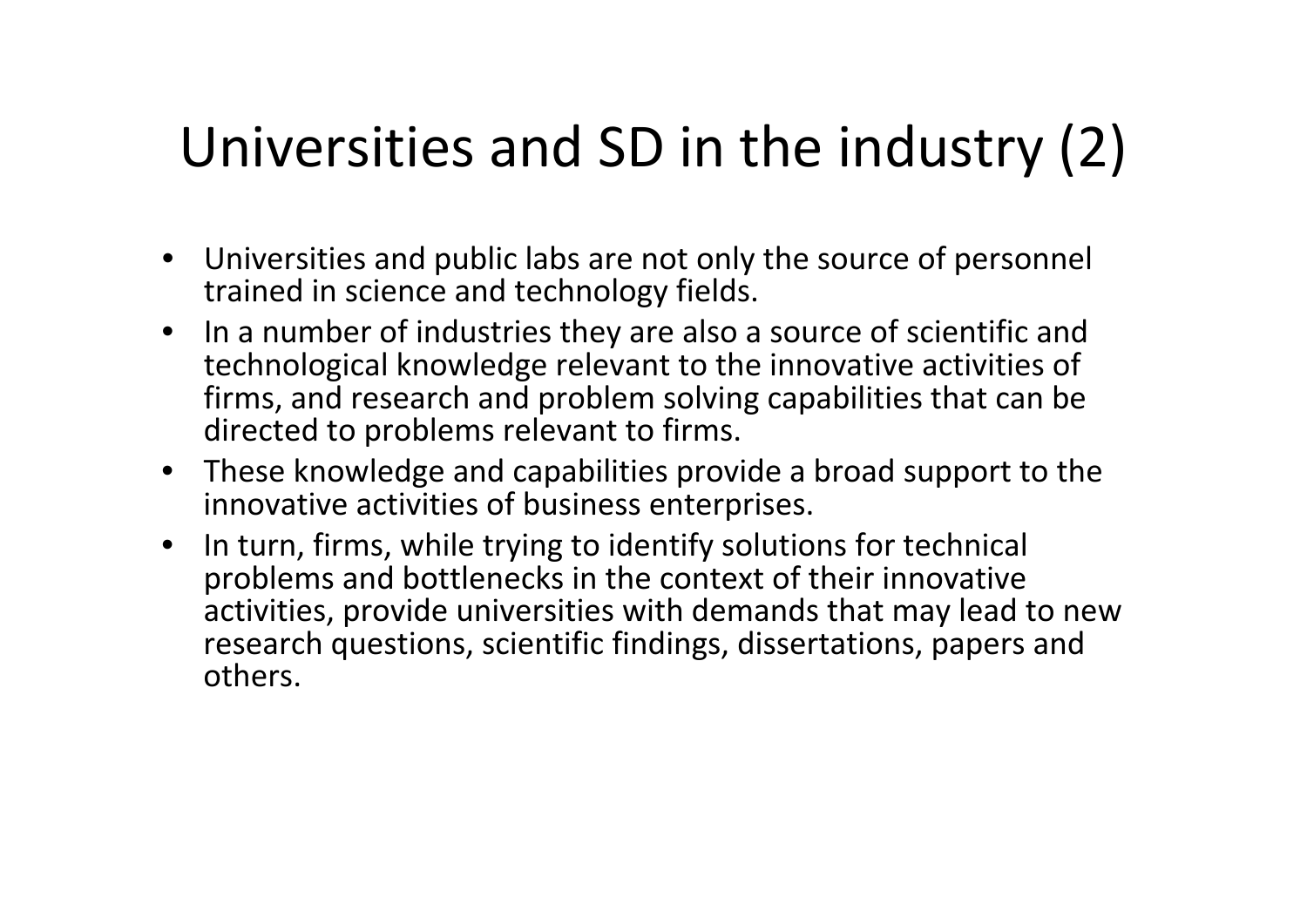## Lessons from Costa Rica

- Most of the effort of R&D in the Costa Rica is done by universities.
- Firms also have R+D but few of them have <sup>a</sup> formal department.
- However, the links with industry are still weak and hindered by several obstacles.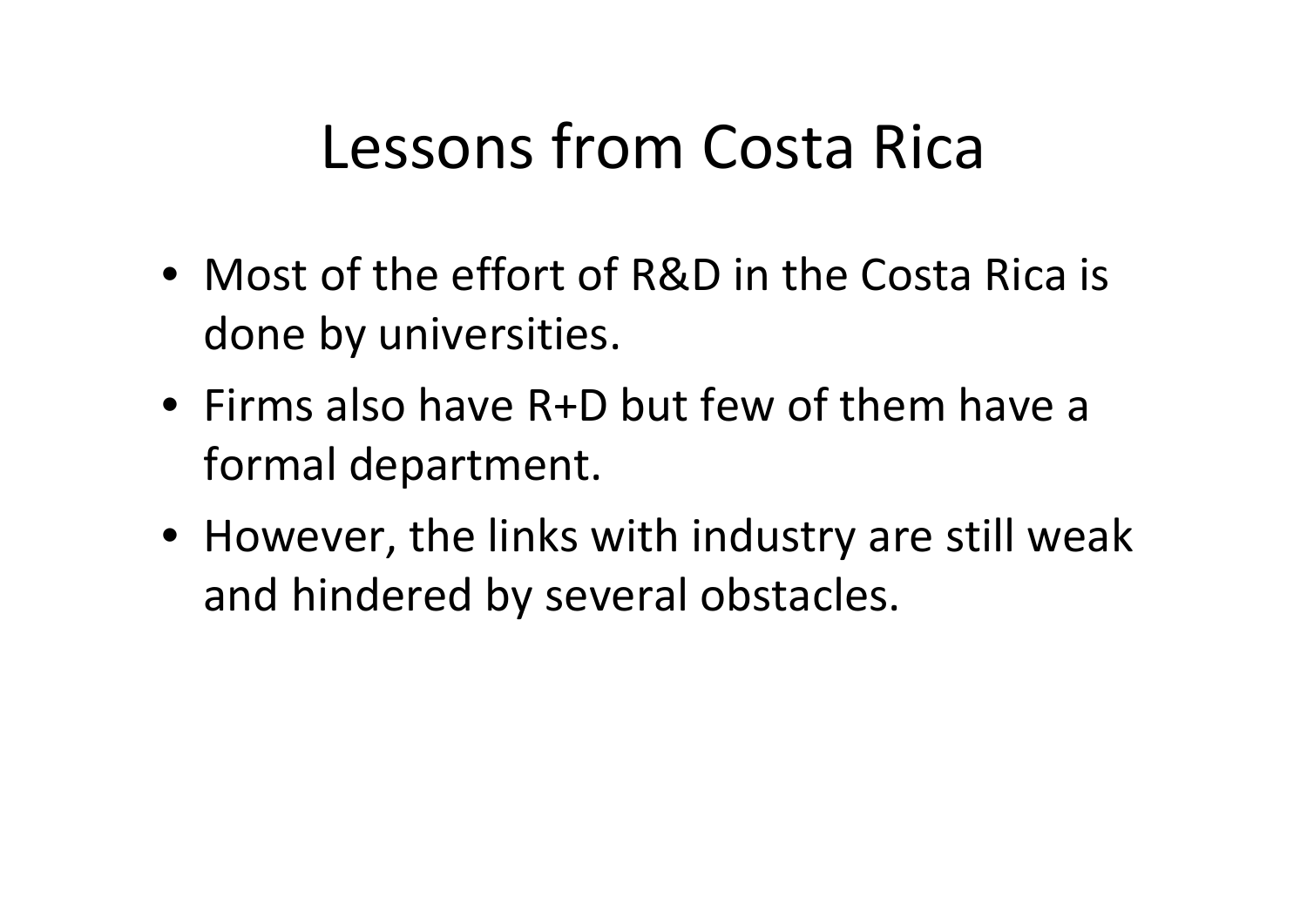#### Most of the effort of R&D in the Costa Rica is done by universities.

| Table 2<br><b>Costa Rica: Investment in R&amp;D, by sector</b> |       |                                   |             |       |  |  |  |  |
|----------------------------------------------------------------|-------|-----------------------------------|-------------|-------|--|--|--|--|
| $2006 - 2007$                                                  |       |                                   |             |       |  |  |  |  |
|                                                                |       |                                   | Percentages |       |  |  |  |  |
|                                                                |       | Investment in millions of dollars |             |       |  |  |  |  |
| Sector                                                         | 2006  | 2007                              | 2006        | 2007  |  |  |  |  |
| <b>Total</b>                                                   | 87,82 | 84,27                             | 100,0       | 100,0 |  |  |  |  |
| <b>Public Sector</b>                                           | 11,33 | 13,45                             | 13,0        | 16,0  |  |  |  |  |
| <b>Academic Sector</b>                                         | 28,64 | 38,18                             | 33,0        | 45,0  |  |  |  |  |
| <b>Non Profit</b>                                              |       |                                   |             |       |  |  |  |  |
| organizations                                                  | 4,13  | 4,88                              | 5,0         | 6,0   |  |  |  |  |
| International                                                  |       |                                   |             |       |  |  |  |  |
| Organisms                                                      | 0,03  | 0,03                              | 0,0         | 0,0   |  |  |  |  |
| Firms Sector (R+D)                                             | 43,68 | 27,73                             | 50,0        | 33,0  |  |  |  |  |

*Source: National survey of science, technology and innovation to Firms. Costa Rica. 2008. MICIT‐ CINPE/UNA.*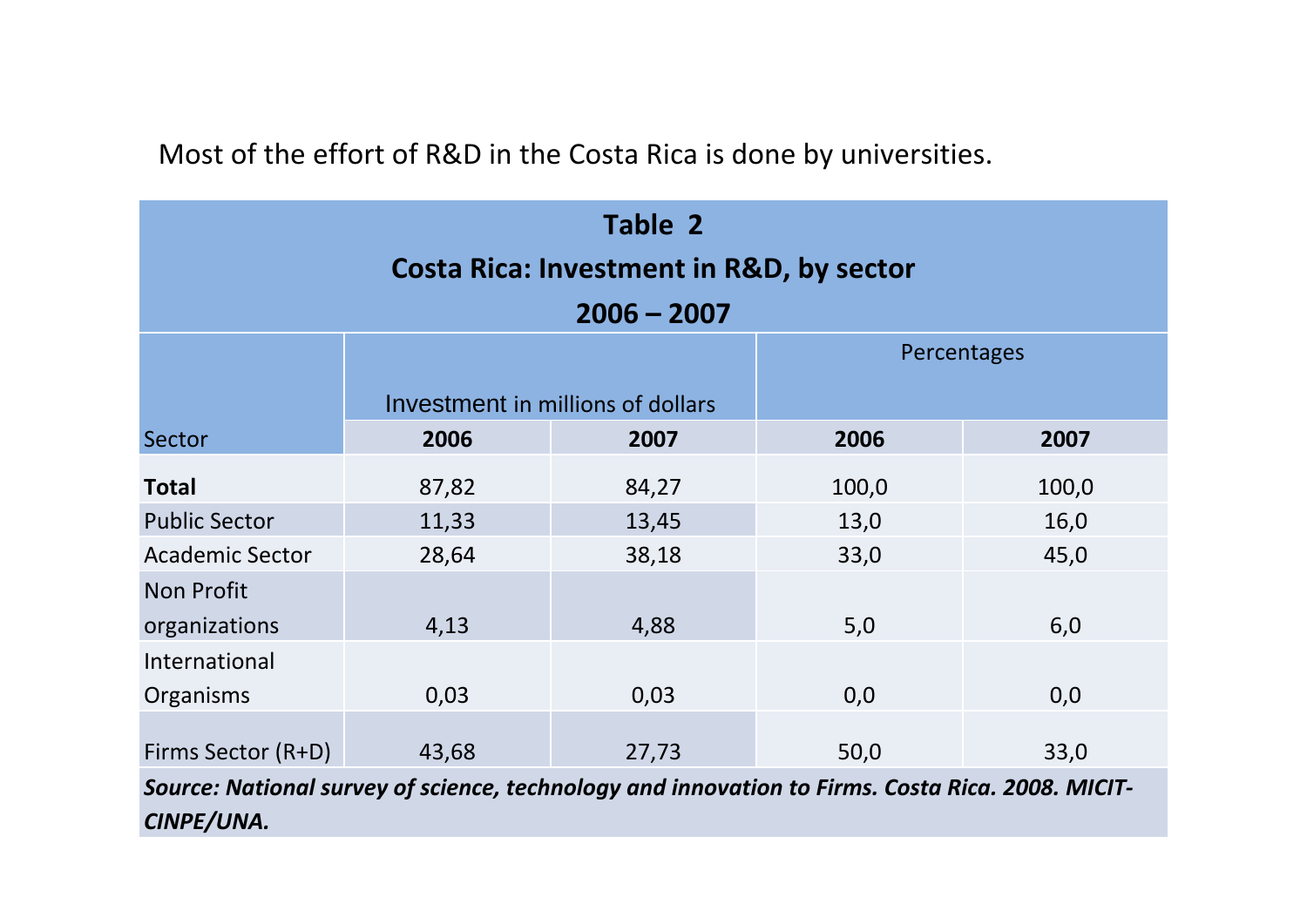#### **Graph 5**





Source: Own elaboration based on Universities and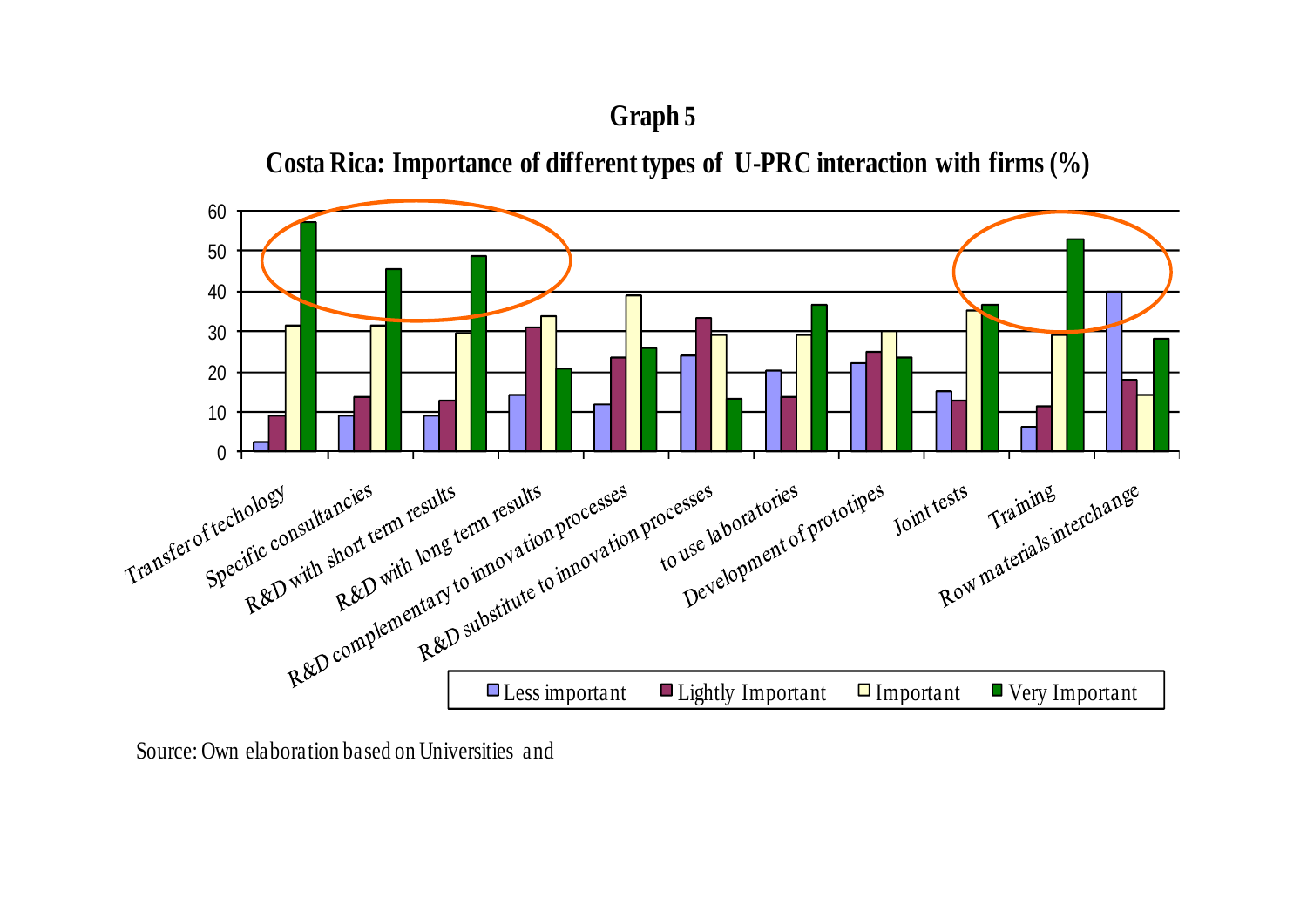| Table 3                                                                      |      |                           |                    |              |  |  |  |
|------------------------------------------------------------------------------|------|---------------------------|--------------------|--------------|--|--|--|
| Relations between R&D and Industry-university linkages, by size of the firms |      |                           |                    |              |  |  |  |
|                                                                              |      | In percentages            |                    |              |  |  |  |
|                                                                              |      | Do not invested<br>in R&D | Invested in<br>R&D | <b>Total</b> |  |  |  |
| Having linkages with universities                                            | 25,4 | 23,3                      | 76,7               |              |  |  |  |
| <b>Small firms</b>                                                           |      | 28,6                      | 71,4               | 100,0        |  |  |  |
| <b>Medium firms</b>                                                          |      | 29,0                      | 71,0               | 100,0        |  |  |  |
| Large firms                                                                  |      | 8,3                       | 91,7               | 100,0        |  |  |  |
|                                                                              |      |                           |                    |              |  |  |  |
| Without linkages with universities                                           | 74,6 | 60,0                      | 40,0               |              |  |  |  |
| <b>Small firms</b>                                                           |      | 63,1                      | 36,9               | 100,0        |  |  |  |
| <b>Medium firms</b>                                                          |      | 62,2                      | 37,8               | 100,0        |  |  |  |
| Large firms                                                                  |      | 54,0                      | 46,0               | 100,0        |  |  |  |

Source: Own elaboration with data from Costa Rica: National Survey of Science, Technology and Innovation, 2006‐2007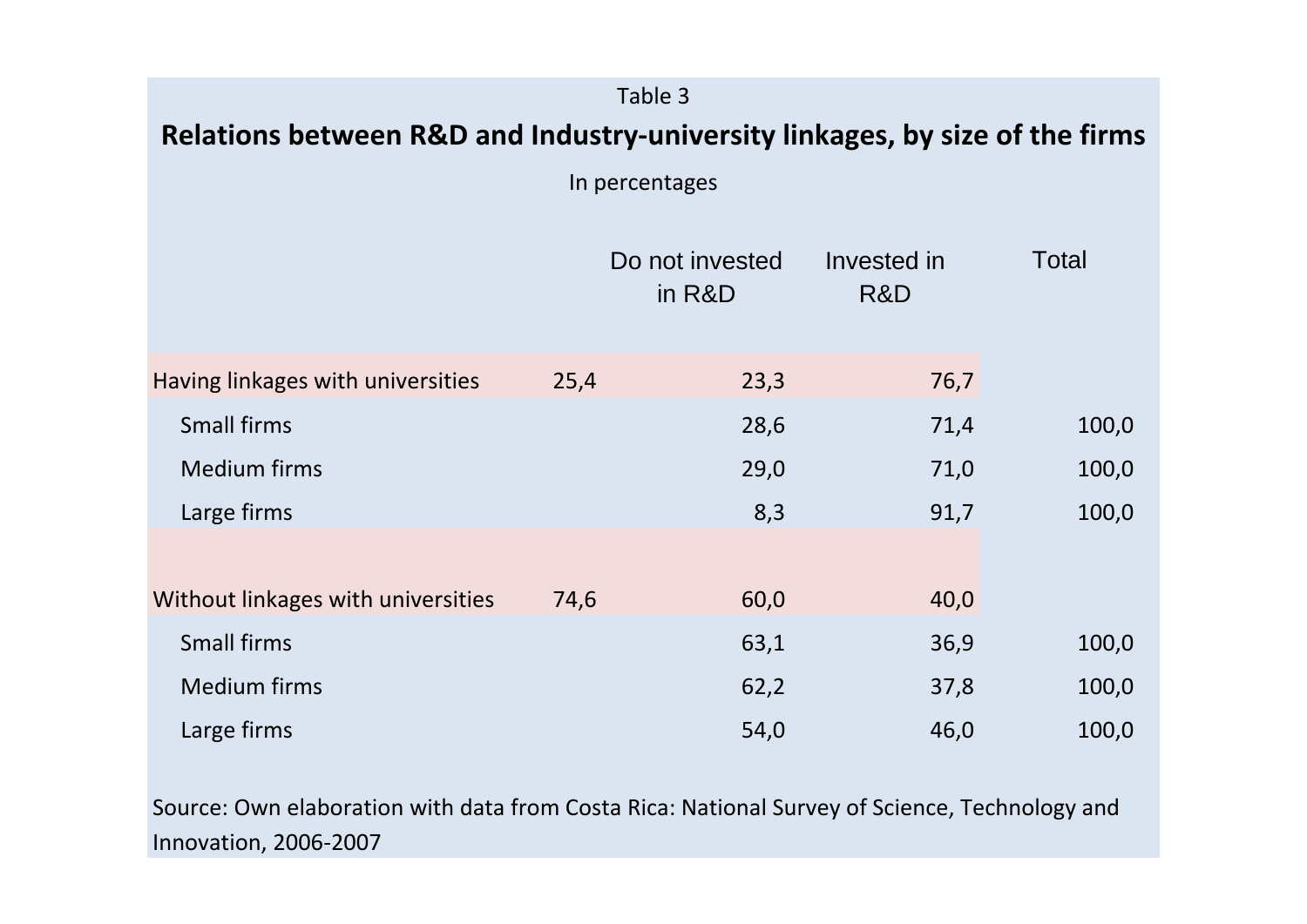**U-PRC interactions with firms in Costa Rica : main results (percentages) Graph 6**



Source: Own elaboration based on the survey to Universities and PRC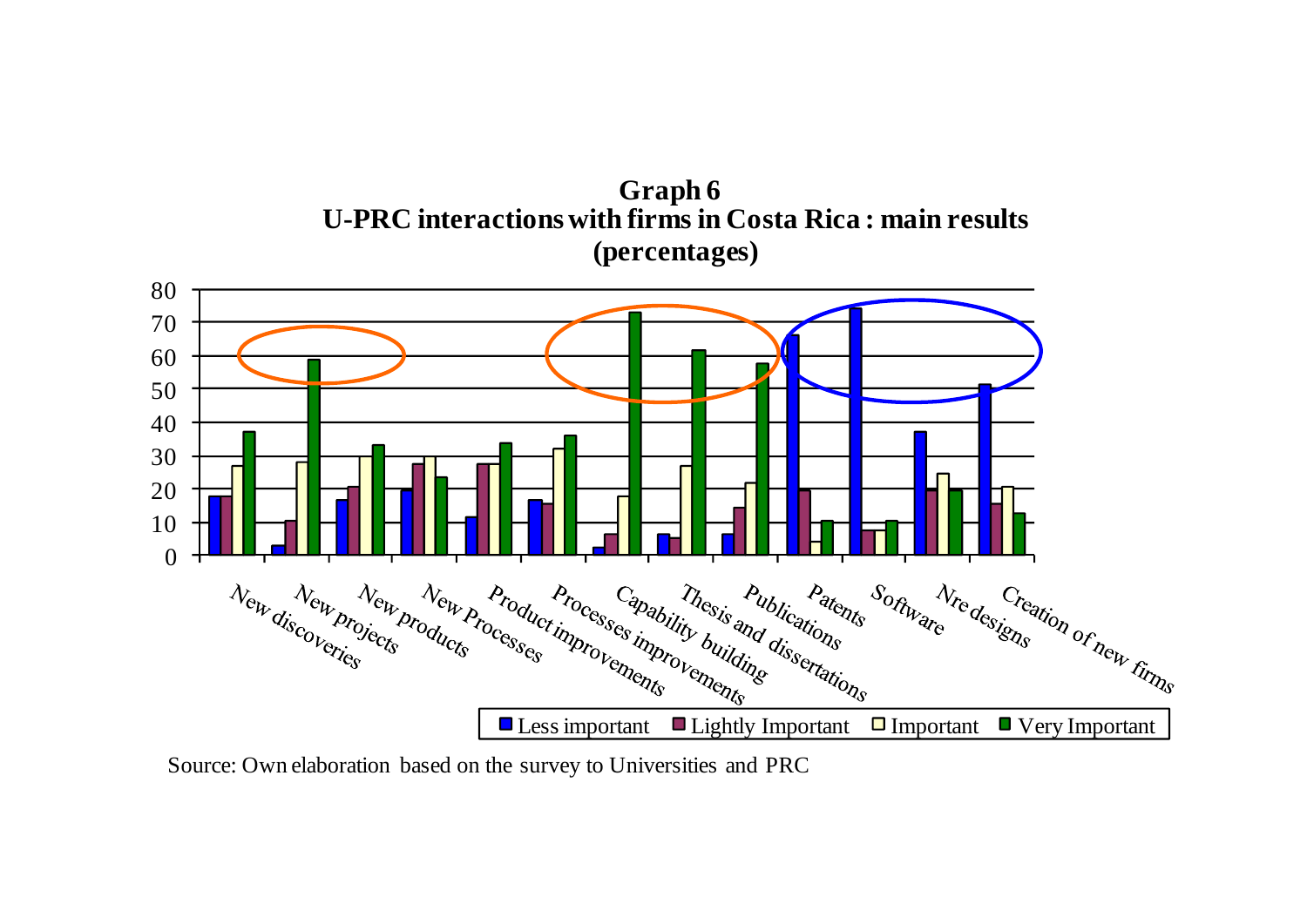



Source: Own elaboration based on Universities and PRC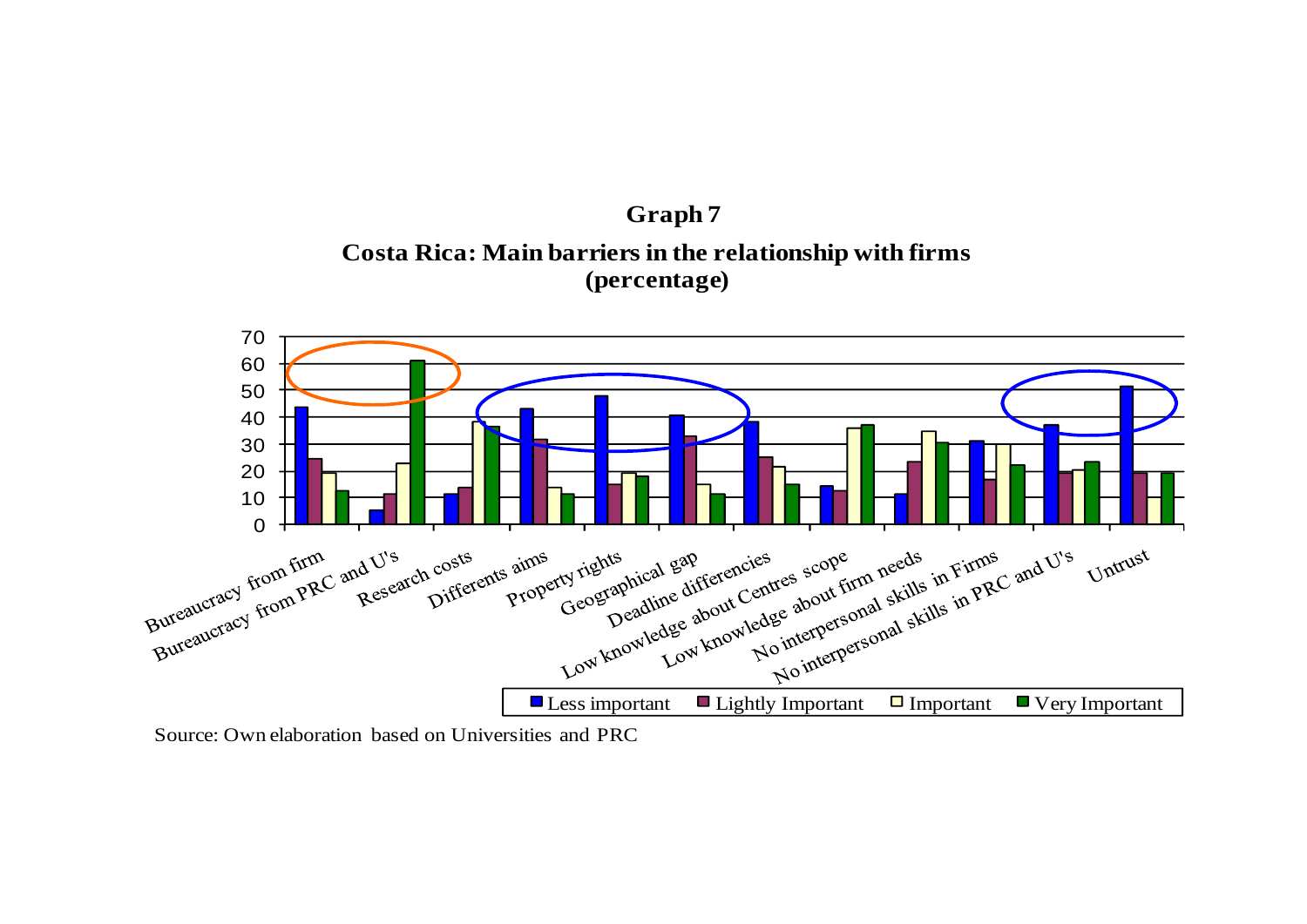#### **TABLE 5**

### **SUCCESSFUL LEVEL OF COLLABORATION BETWEEN UNIVERSITIES AND PUBLIC RESEARCH CENTRES WITH THE INDUSTRY (IN TERM OF ACHIEVEMENT OF OBJECTIVES)**

|                                                                          | Percentage |
|--------------------------------------------------------------------------|------------|
| a) Yes, Collaboration have been successful to reach the objectives       | 63,7%      |
| b) No, Collaboration have not been successful to reach the<br>objectives | 8,9%       |
| c) Collaboration is ongoing, but objectives will be reached on time      | 25,0%      |
| d) Collaboration is ongoing, but objectives will not be reached          | 2,4%       |
| <b>TOTAL:</b>                                                            | 100,0%     |

Source: **National Survey of Science, Technology and Innovation. Costa Rica, 2008. MICIT‐CINPE/UNA.**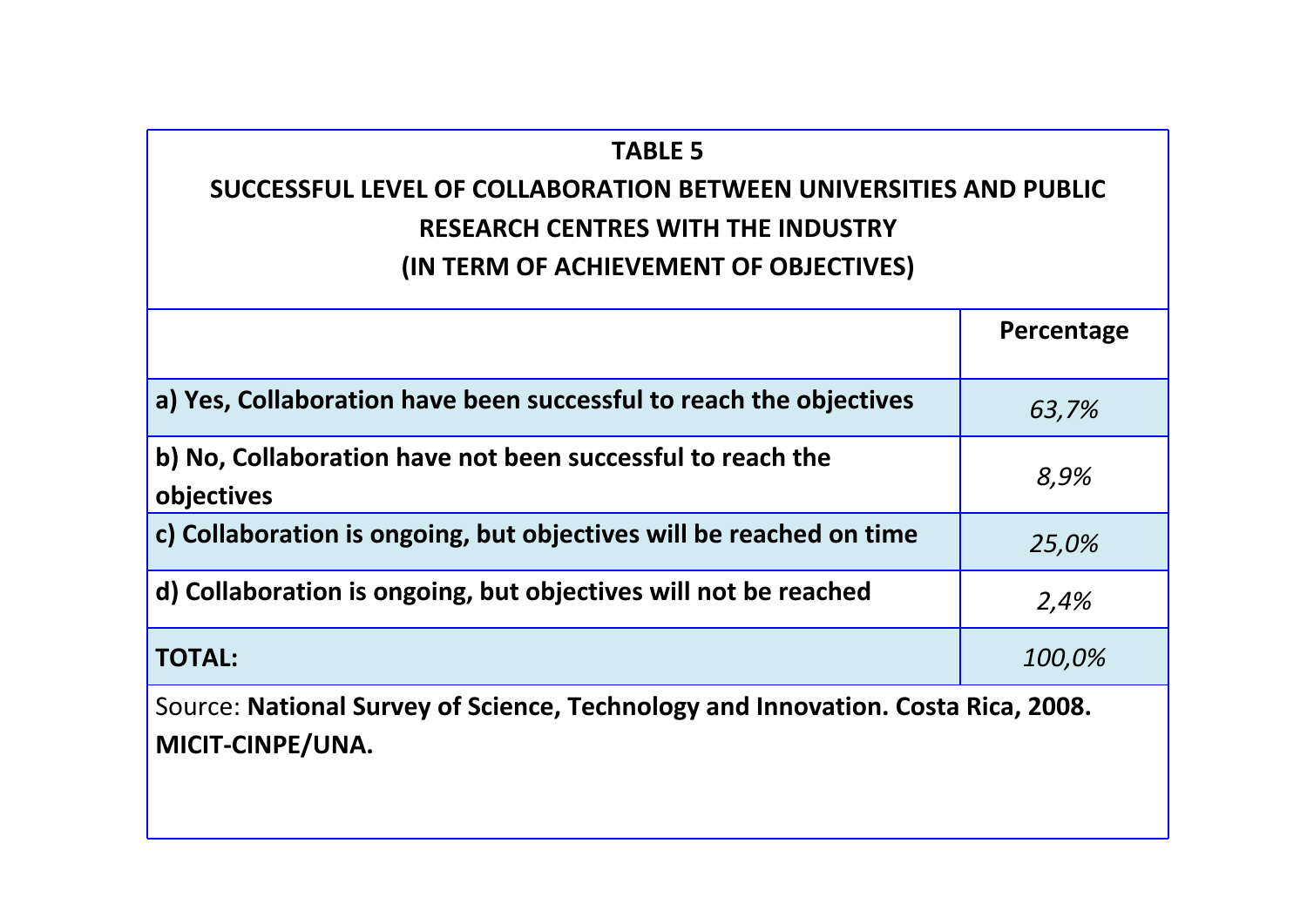# Conclusions (1)

- One possible contribution of universities to sustainable development is by the influence on innovation and technological change in firms.
- The responsibility of universities is to orient their research agendas considering the different dimensions of sustainable development.
- The curricula must be actualized in order to produce professionals that solve problems considering the principles of sustainable development.
- The linkages with the industry must be also oriented by the principles of sustainable development, especially in those projects that directly contribute to R&D processes.